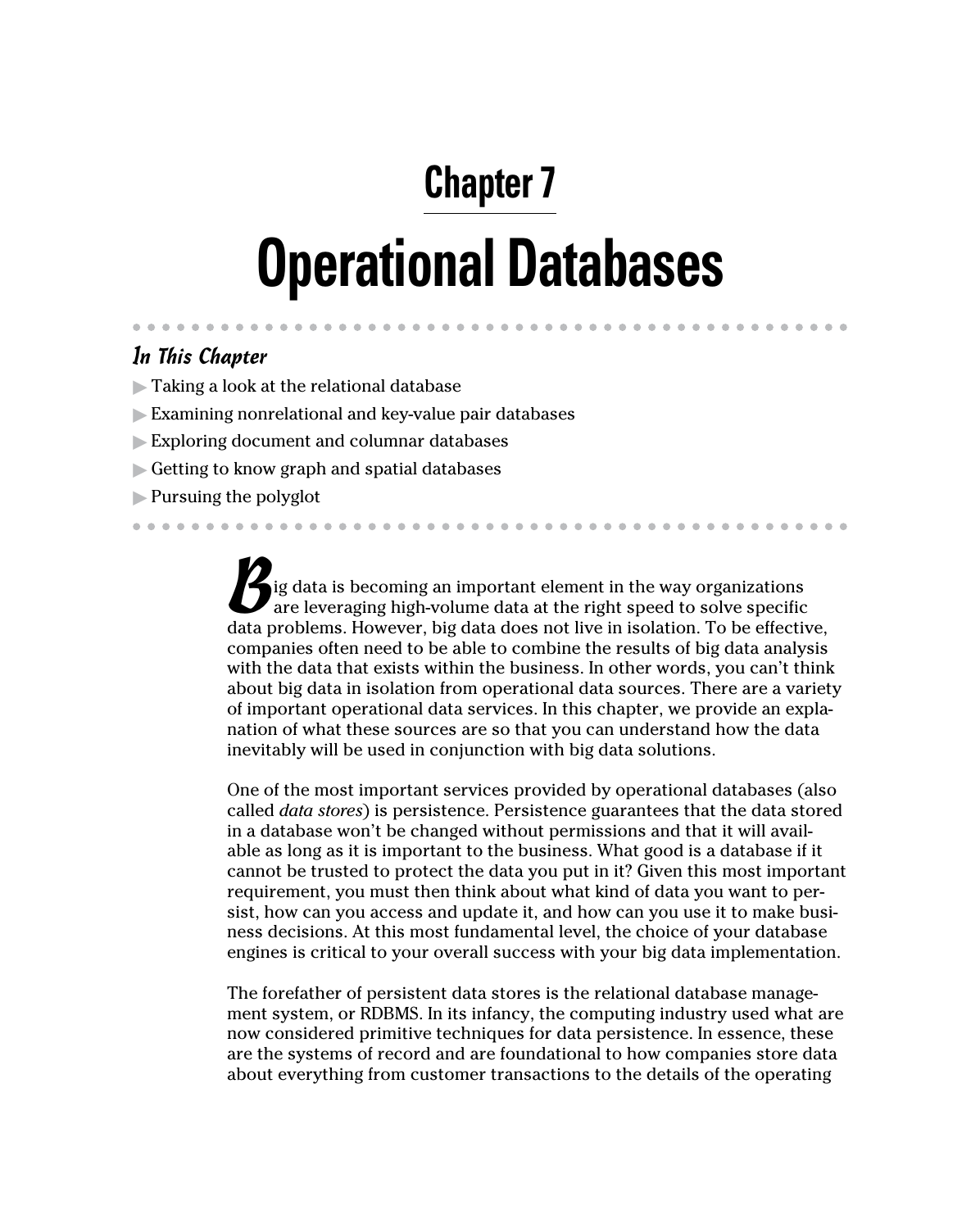the business. Even though the underlying technology has been around for quite some time, many of these systems are in operation today because the businesses they support are highly dependent on the data. To replace them would be akin to changing the engines of an airplane on a transoceanic flight. You may recall the "flat files" or "network" data stores that were prevalent before 1980 or so. Although these mechanisms were useful, they were very difficult to master and always required system programmers to write custom programs to manipulate the data. The relational model is still in wide usage today and has an important role to play in the evolution of big data.

Relational databases are built on one or more relations and are represented by tables. These tables are defined by their columns, and the data is stored in the rows. The primary key is often the first column in the table. The consistency of the database and much of its value are achieved by "normalizing" the data. As the name implies, normalized data has been converted from native format into a shared, agreed upon format. For example in one database you might have "telephone" as XXX-XXX-XXXX while in another it might be XXXXXXXXX. To achieve a consistent view of the information, the field will need to be normalized to one form or the other. Five levels of standards exist for normalization. The choice of normal form is often relegated to the database designer and is mostly invisible to the end users. The collection of tables, keys, elements, and so on is referred to as the database *schema.*

Over the years, the structured query language (SQL) has evolved in lock step with RDBMS technology and is the most widely used mechanism for creating, querying, maintaining, and operating relational databases. These tasks are referred to as CRUD: Create, retrieve, update, and delete are common, related operations you can use directly on a database or through an application programming interface (API). Although originally devised for use with RDBMS, the popularity of SQL has also made it prevalent among nonrelational databases, as we cover later in this chapter.

#### **How the relational database evolved**

Throughout the history of the relational database, many specialty database technologies appeared specifically to address shortcomings in early RDBMS products. We witnessed the emergence of object databases, content databases, data warehouses, data marts, and others. For companies that needed these new capabilities, they created independent solutions and integrated these new solutions with the existing RDBMS applications. This was tedious, clumsy, and costly. Over time, RDBMSs embraced these

new technologies and embedded them in their core product offerings, eliminating the necessity to include additional, now redundant, solutions. We suspect this will occur with big data as well. Given the fundamental differences between big data and traditional data solutions, the encapsulation of big data technologies into RDBMSs will take a few years. In contrast, we are already beginning to see the big data technologies embrace SQL and other traditional RDBMS features as peers to MapReduce.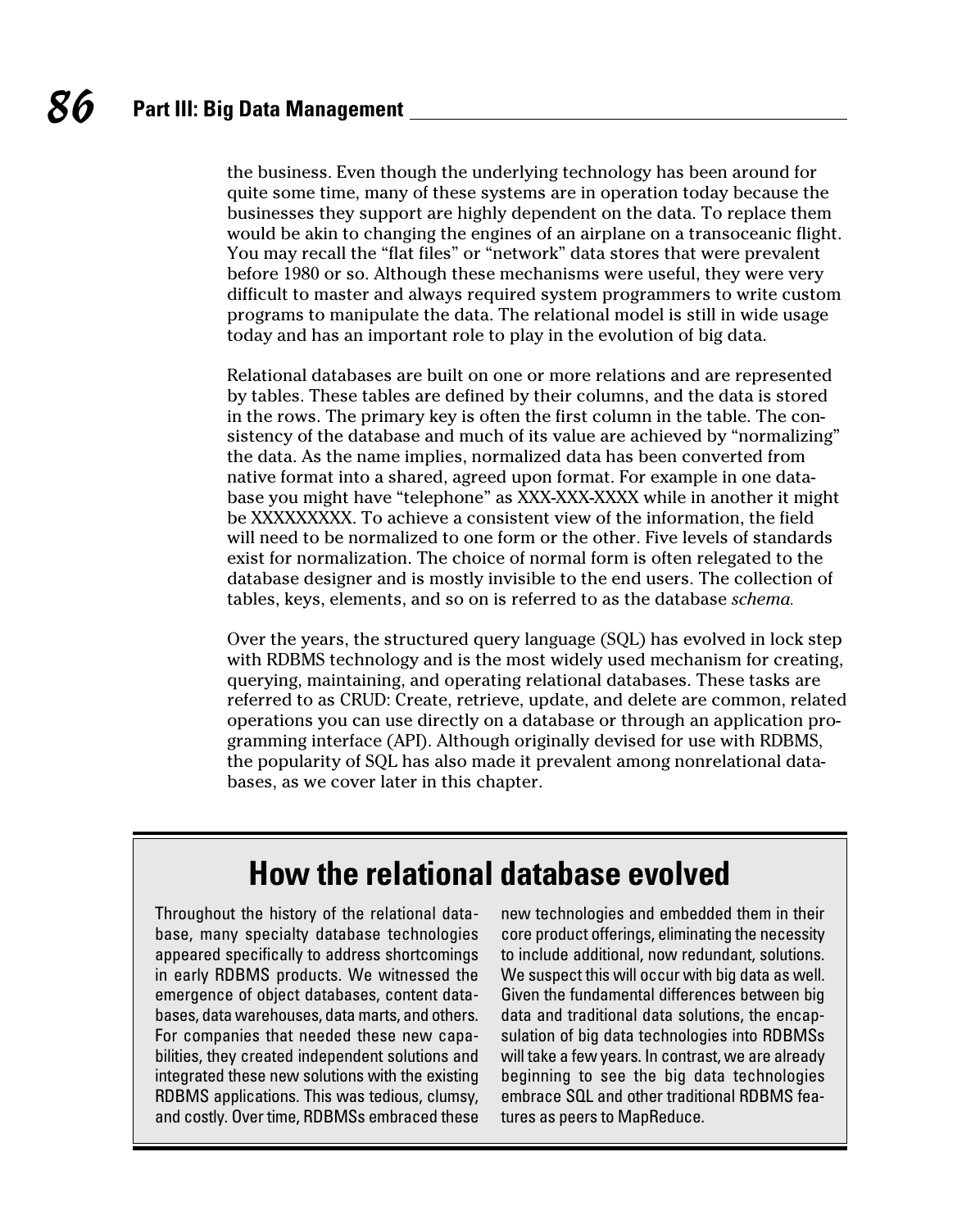# RDBMSs Are Important in a Big Data Environment

In companies both small and large, most of their important operational information is probably stored in RDBMSs. Many companies have different RDBMSs for different areas of their business. Transactional data might be stored in one vendor's database, while customer information could be stored in another. Knowing what data is stored and where it is stored are critical building blocks in your big data implementation. It is not likely you will use RDBMSs for the core of the implementation, but you will need to rely on the data stored in RDBMSs to create the highest level of value to the business with big data. Although many different commercial relational databases are available from companies like Oracle, IBM, and Microsoft, you need to understand an open source relational database called PostgreSQL.

# PostgreSQL relational database

PostgreSQL ([www.postgresql.org](http://www.postgresql.org)) is the most widely used open source relational database. It was originally developed at the University of California at Berkeley and has been under active development as an open source project for more than 15 years. Several factors contribute to the popularity of PostgreSQL. As an RDBMS with support for the SQL standard, it does all the things expected in a database product, plus its longevity and wide usage have made it "battle tested." It is also available on just about every variety of operating system, from PCs to mainframes.

Providing the basics and doing so reliably are only part of the story. PostgreSQL also supports many features only found in expensive proprietary RDBMSs, including the following:

- $\triangleright$  Capability to directly handle "objects" within the relational schema
- $\triangleright$  Foreign keys (referencing keys from one table in another)
- $\triangleright$  Triggers (events used to automatically start a stored procedure)
- $\triangleright$  Complex queries (subqueries and joins across discrete tables)
- $\blacktriangleright$  Transactional integrity
- $\blacktriangleright$  Multiversion concurrency control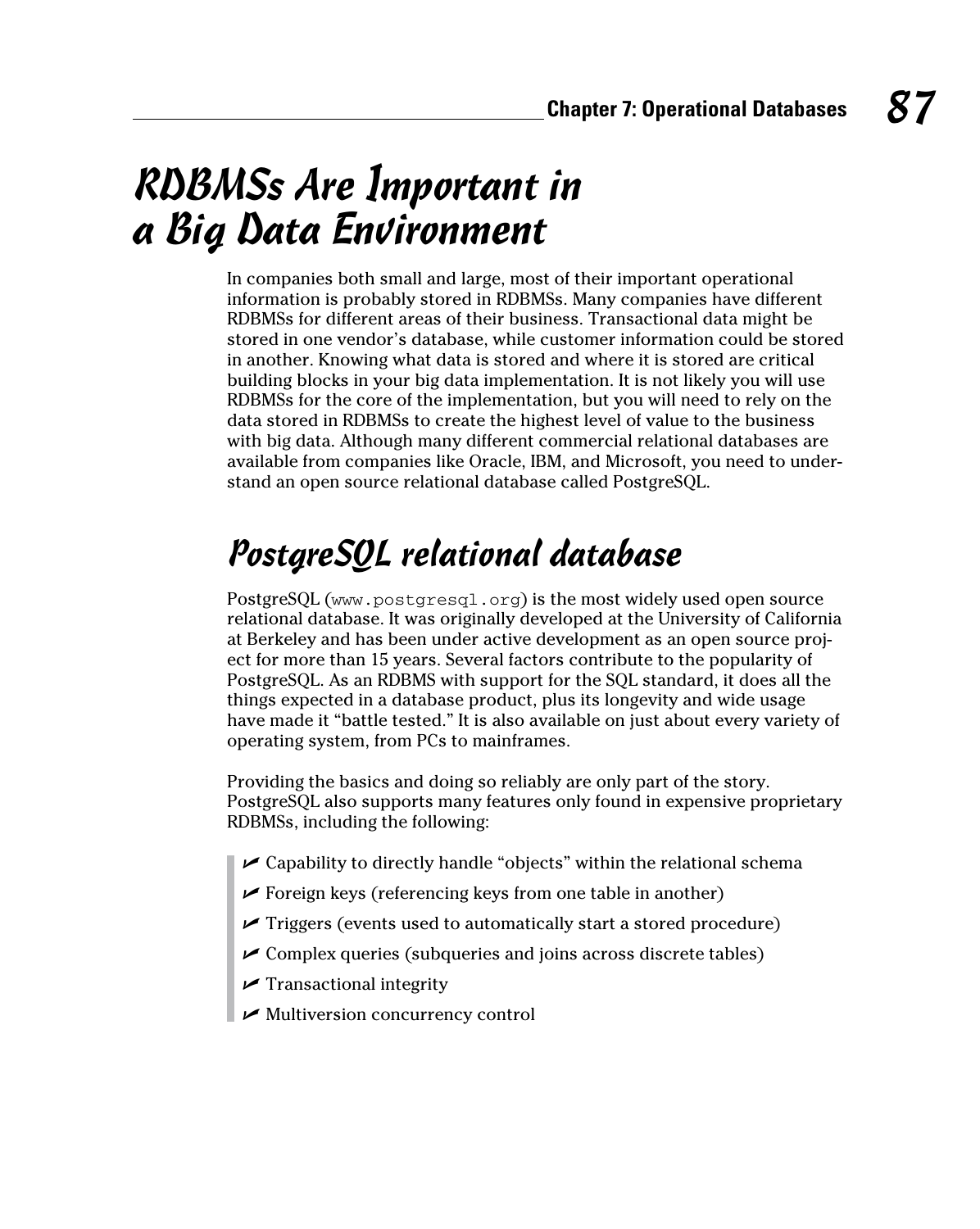The real power of PostgreSQL is its extensibility. Users and database programmers can add new capabilities without affecting the fundamental operation or reliability of the database. Possible extensions include

- $\blacktriangleright$  Data types
- $\triangleright$  Operators
- $\blacktriangleright$  Functions
- $\blacktriangleright$  Indexing methods
- $\triangleright$  Procedural languages

This high level of customization makes PostgreSQL desirable when rigid, proprietary products won't get the job done. It is infinitely extensible.

Finally, the PostgreSQL license permits modification and distribution in any form, open or closed source. Any modifications can be kept private or shared with the community as you wish.

Although relational databases (including PostgreSQL) play a key role in the big data "enterprise," you also have some alternative approaches.

# Nonrelational Databases

Nonrelational databases do not rely on the table/key model endemic to RDBMSs. A number of nonrelational database technologies are covered throughout this chapter, each with its own set of unique capabilities focused on specific problems outside the scope of traditional RDBMSs. In short, specialty data in the big data world requires specialty persistence and data manipulation techniques. Although these new styles of databases offer some answers to your big data challenges, they are not an express ticket to the finish line.

One emerging, popular class of nonrelational database is called not only SQL (NoSQL). Originally the originators envisioned databases that did not require the relational model and SQL. As these products were introduced into the market, the definition softened a bit and now they are thought of as "not only SQL," again bowing to the ubiquity of SQL. The other class is databases that do not support the relational model, but rely on SQL as a primary means of manipulating the data within. Even though relational and nonrelational databases have similar fundamentals, how the fundamentals are accomplished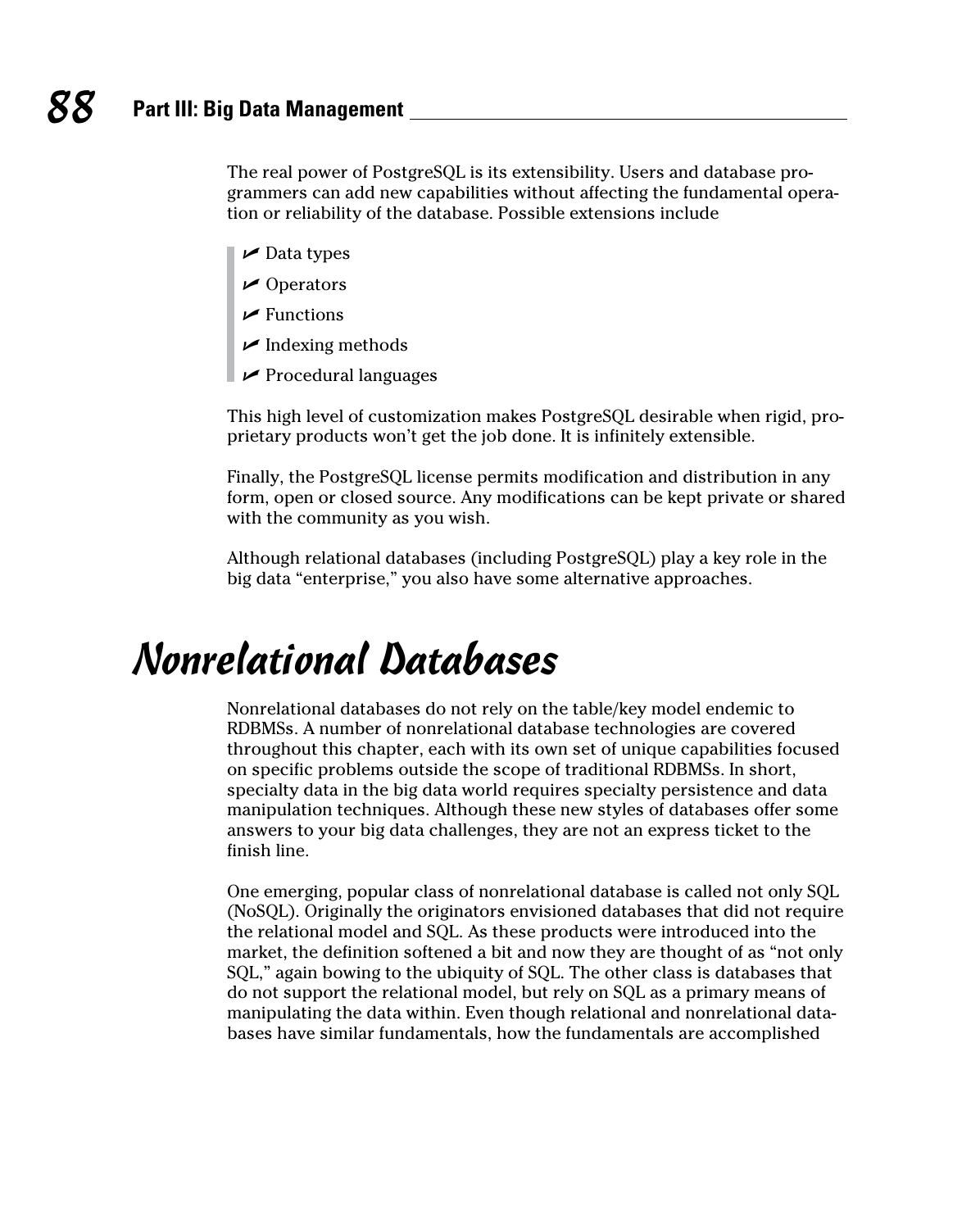creates the differentiation. Nonrelational database technologies have the following characteristics in common:

- ✓ **Scalability:** In this instance, we are referring to the capability to write data across multiple data stores simultaneously without regard to physical limitations of the underlying infrastructure. Another important dimension is seamlessness. The databases must be able to expand and contract in response to data flows and do so invisibly to the end users.
- ✓ **Data and Query model:** Instead of the row, column, key structure, nonrelational databases use specialty frameworks to store data with a requisite set of specialty query APIs to intelligently access the data.
- ✓ **Persistence design:** Persistence is still a critical element in nonrelational databases. Due to the high velocity, variety, and volume of big data, these databases use difference mechanisms for persisting the data. The highest performance option is "in memory," where the entire database is kept in the very fast memory system of your servers.
- ✓ **Interface diversity:** Although most of these technologies support RESTful APIs as their "go to" interface, they also offer a wide variety of connection mechanisms for programmers and database managers, including analysis tools and reporting/visualization.
- ✓ **Eventual Consistency:** While RDBMS uses ACID (Atomicity, Consistency, Isolation, Durability) as a mechanism for ensuring the consistency of data, non-relational DBMS use BASE. BASE stands for Basically Available, Soft state, and Eventual Consistency. Of these, eventual consistency is most important because it is responsible for conflict resolution when data is in motion between nodes in a distributed implementation. The data state is maintained by the software and the access model relies on basic availability.

Next we examine some of the most popular styles and the open source implementations of nonrelational databases.

# Key-Value Pair Databases

By far, the simplest of the NoSQL databases are those employing the keyvalue pair (KVP) model. KVP databases do not require a schema (like RDBMSs) and offer great flexibility and scalability. KVP databases do not offer ACID (Atomicity, Consistency, Isolation, Durability) capability, and require implementers to think about data placement, replication, and fault tolerance as they are not expressly controlled by the technology itself. KVP databases are not typed. As a result, most of the data is stored as strings. Table 7-1 lists some sample key-value pairs.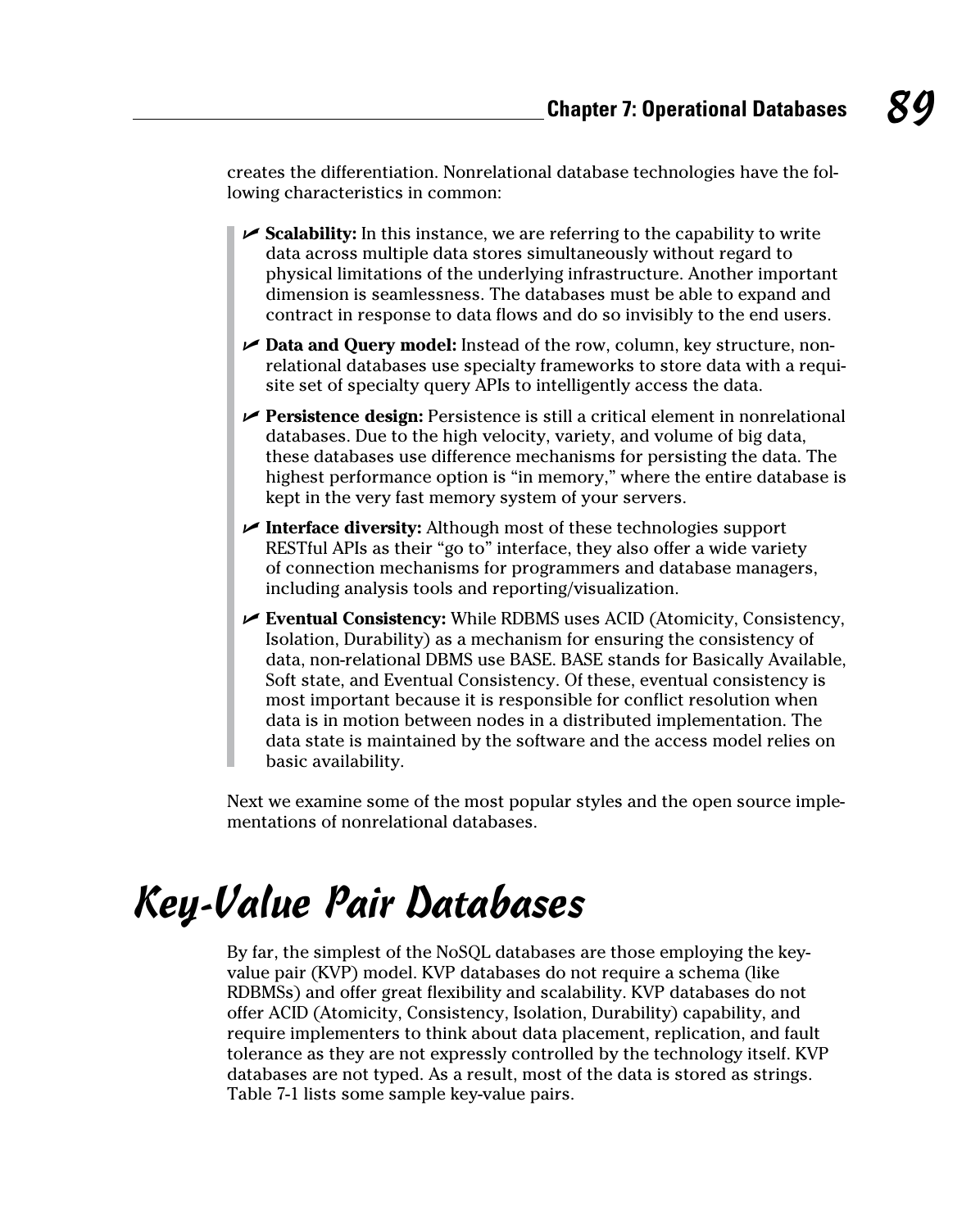| Table 7-1 | <b>Sample Key-Value Pairs</b> |  |
|-----------|-------------------------------|--|
| Key       | <b>Value</b>                  |  |
| Color     | Blue                          |  |
| Libation  | Beer                          |  |
| Hero      | Soldier                       |  |
|           |                               |  |

This is a very simplified set of keys and values. In a big data implementation, many individuals will have differing ideas about colors, libations, and heroes, as presented in Table 7-2.

| Table 7-2                    | <b>Big Data Key-Value Pairs</b> |
|------------------------------|---------------------------------|
| Kev                          | Value                           |
| FacebookUser12345 Color      | Red                             |
| TwitterUser67890 Color       | <b>Brownish</b>                 |
| FoursquareUser45678 Libation | "White wine"                    |
| Google+User24356 Libation    | "Dry martini with a twist"      |
| LinkedInUser87654 Hero       | "Top sales performer"           |

As the number of users increases, keeping track of precise keys and related values can be challenging. If you need to keep track of the opinions of millions of users, the number of key-value pairs associated with them can increase exponentially. If you do not want to constrain choices for the values, the generic string representation of KVP provides flexibility and readability.

You might need some additional help organizing data in a key-value database. Most offer the capability to aggregate keys (and their related values) into a collection. Collections can consist of any number of key-value pairs and do not require exclusive control of the individual KVP elements.

#### Riak key-value database

One widely used open source key-value pair database is called Riak ([http://wiki.basho.com](http://wiki.basho.com/)). It is developed and supported by a company called Basho Technologies ([www.basho.com](http://www.basho.com)) and is made available under the Apache Software License v2.0.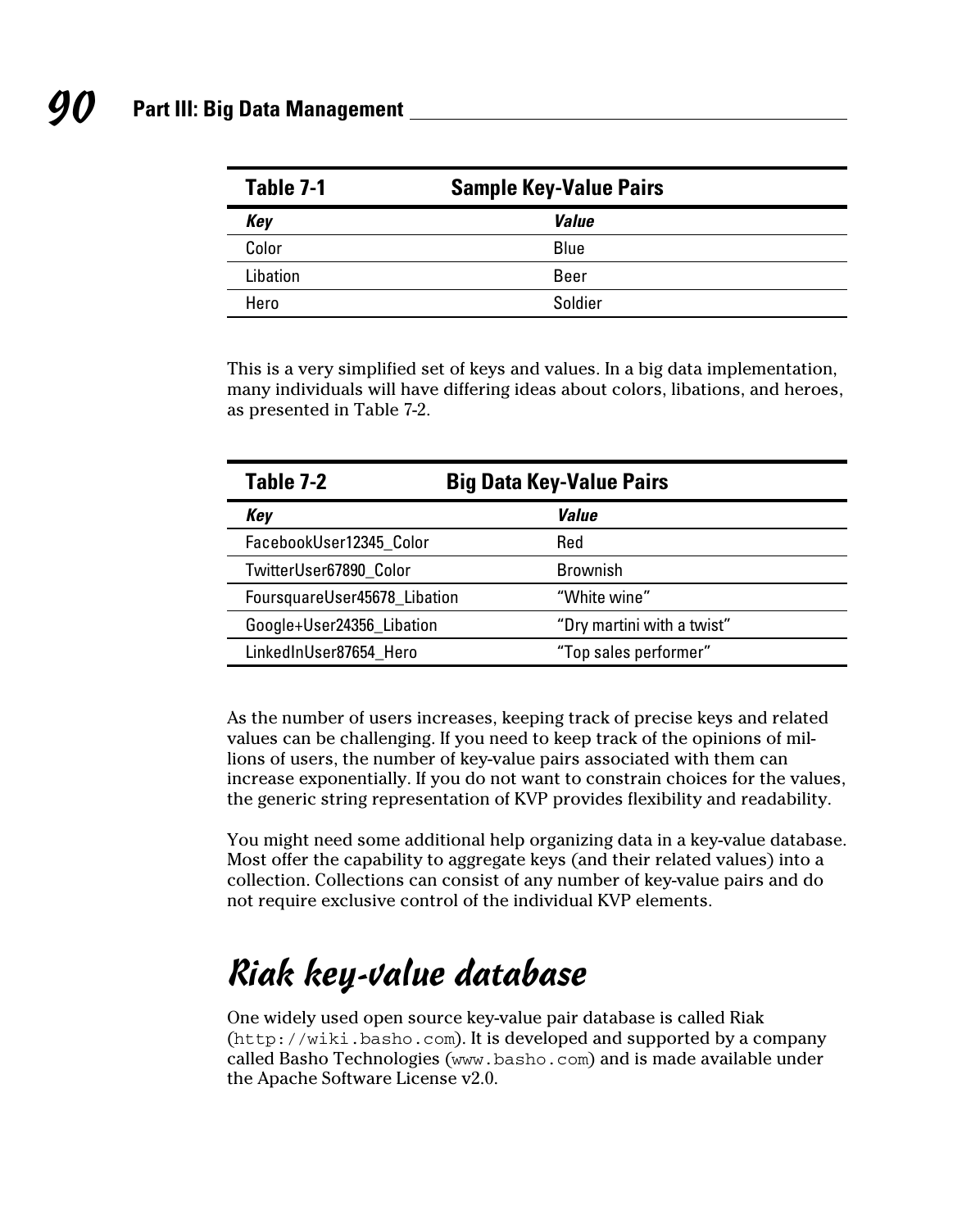Riak is a very fast and scalable implementation of a key-value database. It supports a high-volume environment with fast-changing data because it is lightweight. Riak is particularly effective at real-time analysis of trading in financial services. It uses "buckets" as an organizing mechanism for collections of keys and values. Riak implementations are clusters of physical or virtual nodes arranged in a peer-to-peer fashion. No master node exists, so the cluster is resilient and highly scalable. All data and operations are distributed across the cluster. Riak clusters have an interesting performance profile. Larger clusters (with more nodes) perform better and faster than clusters with fewer nodes. Communication in the cluster is implemented via a special protocol called Gossip. Gossip stores status information about the cluster and shares information about buckets.

Riak has many features and is part of an ecosystem consisting of the following:

- ✓ **Parallel processing:** Using MapReduce, Riak supports a capability to decompose and recompose queries across the cluster for real-time analysis and computation.
- ✓ **Links and link walking:** Riak can be constructed to mimic a graph database using links. A link can be thought of as a one-way connection between key-value pairs. Walking (following) the links will provide a map of relationships between key-value pairs.
- ✓ **Search:** Riak Search has a fault-tolerant, distributed full-text searching capability. Buckets can be indexed for rapid resolution of value to keys.
- ✓ **Secondary indexes:** Developers can tag values with one or more key field values. The application can then query the index and return a list of matching keys. This can be very useful in big data implementations because the operation is atomic and will support real-time behaviors.

Riak implementations are best suited for

- $\vee$  User data for social networks, communities, or gaming
- ✓ High-volume, media-rich data gathering and storage
- ✓ Caching layers for connecting RDBMS and NoSQL databases
- $\triangleright$  Mobile applications requiring flexibility and dependability

# Document Databases

You find two kinds of document databases. One is often described as a repository for full document-style content (Word files, complete web pages, and so on). The other is a database for storing document components for permanent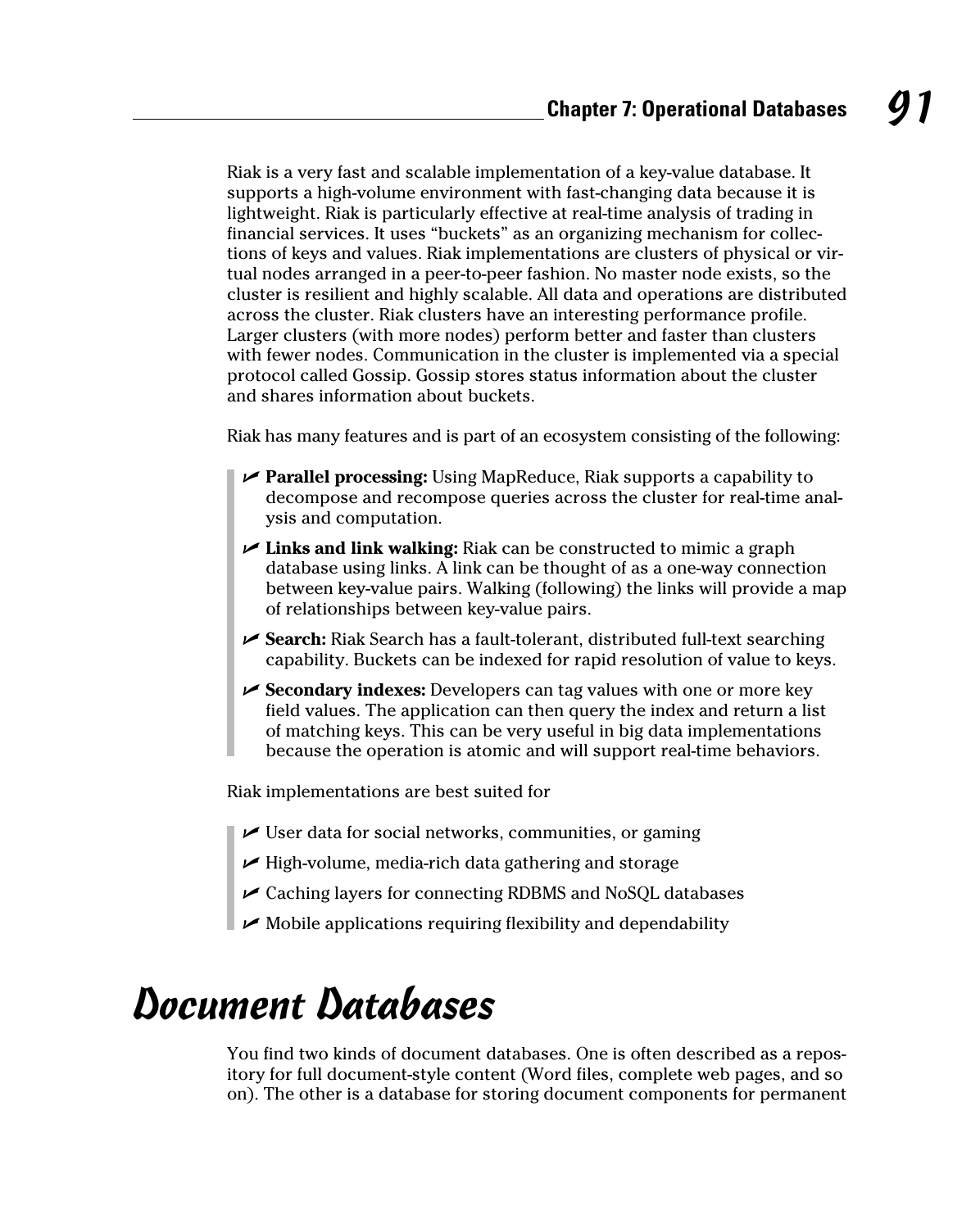storage as a static entity or for dynamic assembly of the parts of a document. The structure of the documents and their parts is provided by JavaScript Object Notation (JSON) and/or Binary JSON (BSON). Document databases are most useful when you have to produce a lot of reports and they need to be dynamically assembled from elements that change frequently. A good example is document fulfillment in healthcare, where content composition will vary based on member profile (age, residency, income level), healthcare plan, and government program eligibility. For big data implementations, both styles are important, so you should understand the details of each.

At its core, JSON is a data-interchange format, based on a subset of the JavaScript programming language. Although part of a programming language, it is textual in nature and very easy to read and write. It also has the advantage of being easy for computers to handle. Two basic structures exist in JSON, and they are supported by many, if not all, modern programming languages. The first basic structure is a collection of name/value pairs, and they are represented programmatically as objects, records, keyed lists, and so on. The second basic structure is an ordered list of values, and they are represented programmatically as arrays, lists, or sequences. BSON is a binary serialization of JSON structures designed to increase performance and scalability.

Document databases are becoming a gold standard for big data adoption, so we examine two of the most popular implementations.

#### MongoDB

MongoDB ([www.mongodb.com](http://www.mongodb.com/)) is the project name for the "hu(mongo)us database" system. It is maintained by a company called 10gen as open source and is freely available under the GNU AGPL v3.0 license. Commercial licenses with full support are available from 10gen ([www.10gen.com](http://www.10gen.com)).

MongoDB is growing in popularity and may be a good choice for the data store supporting your big data implementation. MongoDB is composed of databases containing "collections." A collection is composed of "documents," and each document is composed of fields. Just as in relational databases, you can index a collection. Doing so increases the performance of data lookup. Unlike other databases, however, MongoDB returns something called a "cursor," which serves as a pointer to the data. This is a very useful capability because it offers the option of counting or classifying the data without extracting it. Natively, MongoDB supports BSON, the binary implementation of JSON documents.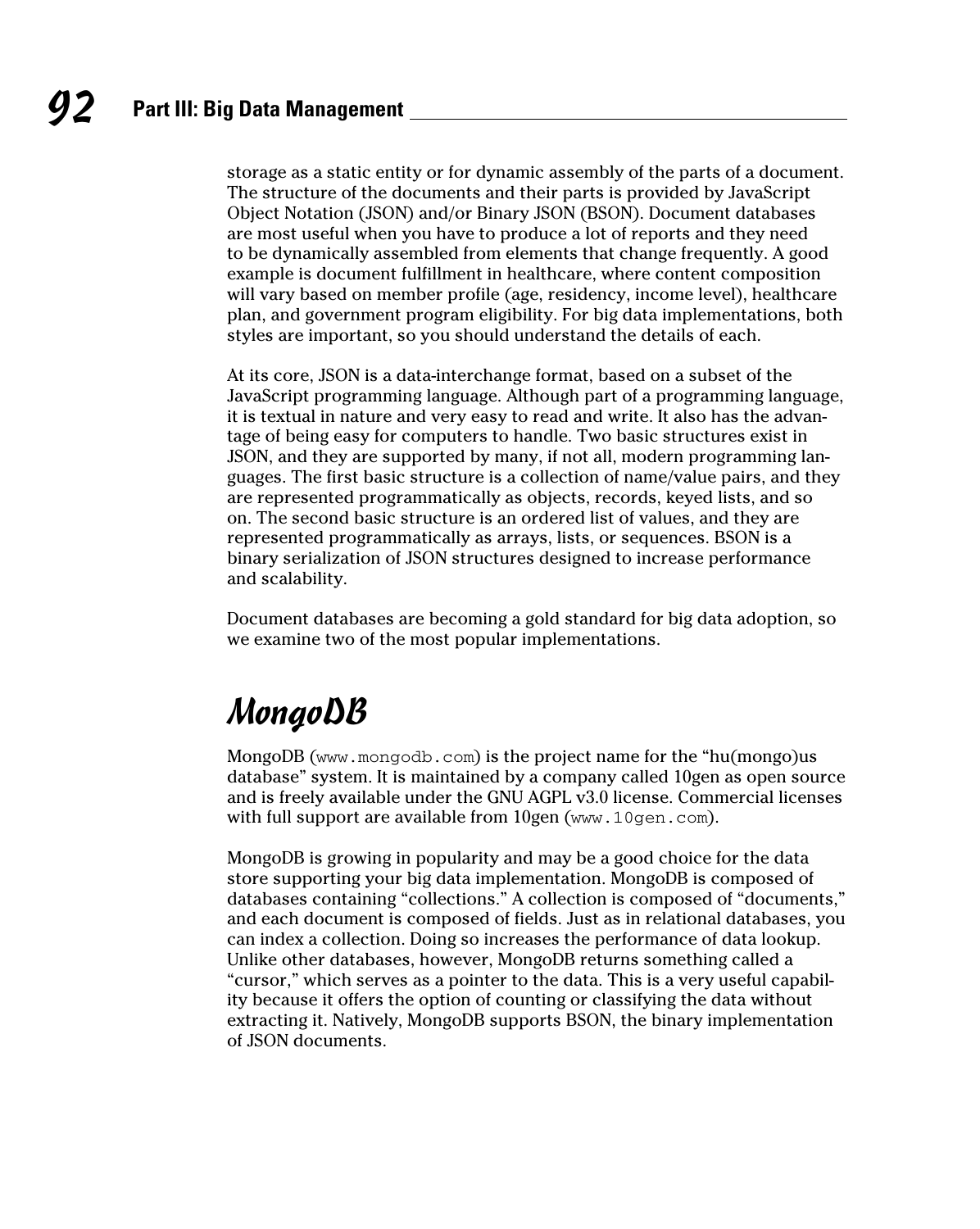MongoDB is also an ecosystem consisting of the following elements:

- ✓ High-availability and replication services for scaling across local and wide-area networks.
- $\blacktriangleright$  A grid-based file system (GridFS), enabling the storage of large objects by dividing them among multiple documents.
- $\blacktriangleright$  MapReduce to support analytics and aggregation of different collections/documents.
- $\triangleright$  A sharding service that distributes a single database across a cluster of servers in a single or in multiple data centers. The service is driven by a shard key. The shard key is used to distribute documents intelligently across multiple instances.
- $\angle$  A querying service that supports ad hoc queries, distributed queries, and full-text search.

Effective MongoDB implementations include

- $\blacktriangleright$  High-volume content management
- $\blacktriangleright$  Social networking
- $\blacktriangleright$  Archiving
- $\blacktriangleright$  Real-time analytics

#### CouchDB

Another very popular nonrelational database is CouchDB ([http://](http://couchdb.apache.org/) [couchdb.apache.org](http://couchdb.apache.org/)). Like MongoDB, CouchDB is open source. It is maintained by the Apache Software Foundation ([www.apache.org](http://www.apache.org)) and is made available under the Apache License v2.0. Unlike MongoDB, CouchDB was designed to mimic the web in all respects. For example, CouchDB is resilient to network dropouts and will continue to operate beautifully in areas where network connectivity is spotty. It is also at home on a smartphone or in a data center. This all comes with a few trade-offs. Because of the underlying web mimicry, CouchDB is high latency resulting in a preference for local data storage. Although capable of working in a non-distributed manner, CouchDB is not well suited to smaller implementations. You must determine whether these trade-offs can be ignored as you begin your big data implementation.

CouchDB databases are composed of documents consisting of fields and attachments as well as a "description" of the document in the form of metadata that is automatically maintained by the system. The underlying technology features all ACID capabilities that you are familiar with from the RDBMS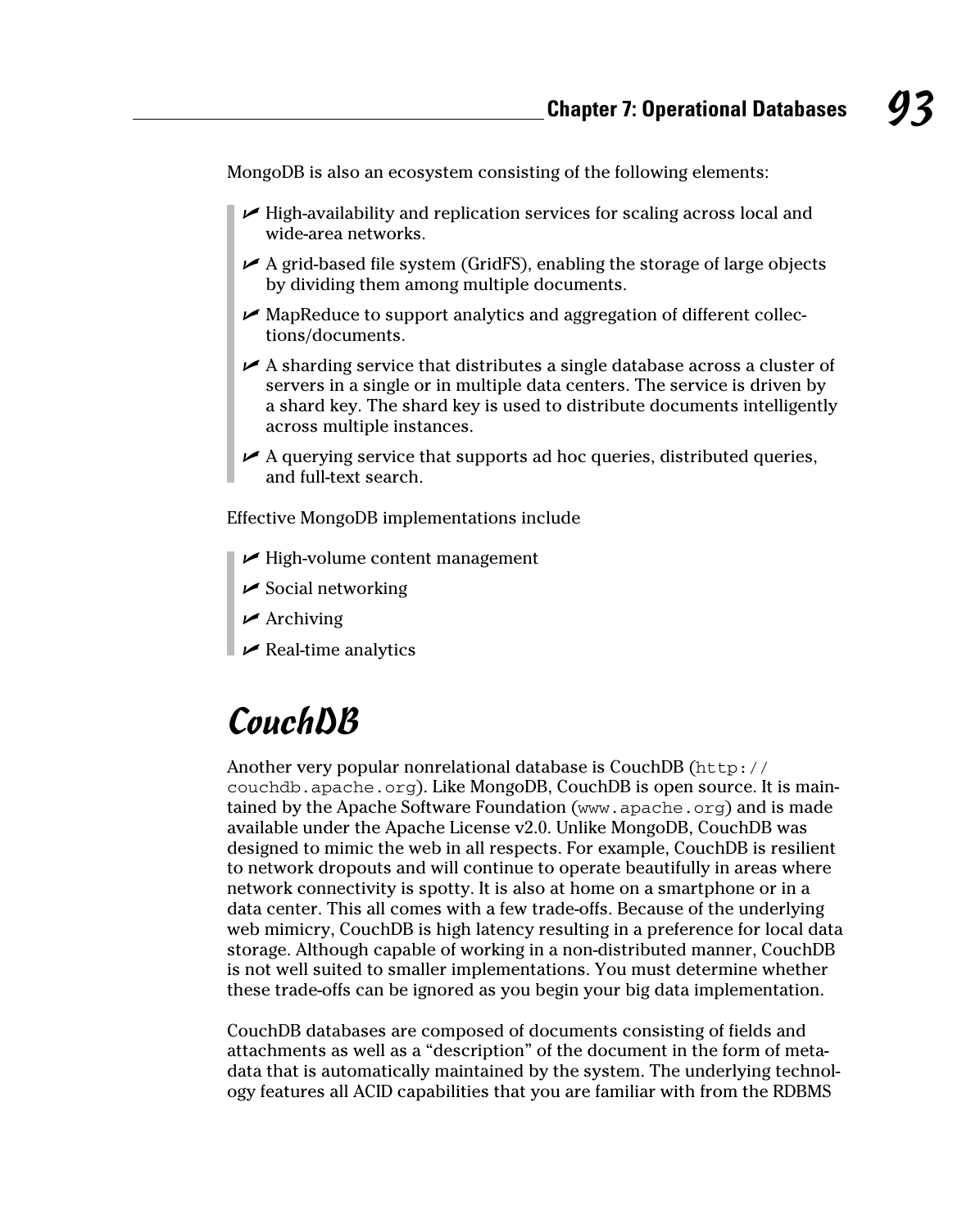world. The advantage in CouchDB over relational is that the data is packaged and ready for manipulation or storage rather than scattered across rows and tables.

CouchDB is also an ecosystem with the following capabilities:

- ✓ **Compaction:** The databases are compressed to eliminate wasted space when a certain level of emptiness is reached. This helps performance and efficiency for persistence.
- ✓ **View model:** A mechanism for filtering, organizing, and reporting on data utilizing a set of definitions that are stored as documents in the database. You find a one-to-many relationship of databases to views, so you can create many different ways of representing the data you have "sliced and diced."
- ✓ **Replication and distributed services:** Document storage is designed to provide bidirectional replication. Partial replicas can be maintained to support criteria-based distribution or migration to devices with limited connectivity. Native replication is peer based, but you can implement Master/Slave, Master/Master, and other types of replication modalities.

Effective CouchDB implementations include

- $\blacktriangleright$  High-volume content management
- $\triangleright$  Scaling from smartphone to data center
- $\triangleright$  Applications with limited or slow network connectivity

# Columnar Databases

Relational databases are *row oriented,* as the data in each row of a table is stored together. In a columnar, or column-oriented database, the data is stored *across* rows. Although this may seem like a trivial distinction, it is the most important underlying characteristic of columnar databases. It is very easy to add columns, and they may be added row by row, offering great flexibility, performance, and scalability. When you have volume and variety of data, you might want to use a columnar database. It is very adaptable; you simply continue to add columns.

#### HBase columnar database

One of the most popular columnar databases is HBase ([http://hbase.](http://hbase.apache.org/) [apache.org](http://hbase.apache.org/)). It, too, is a project in the Apache Software Foundation distributed under the Apache Software License v2.0. HBase uses the Hadoop file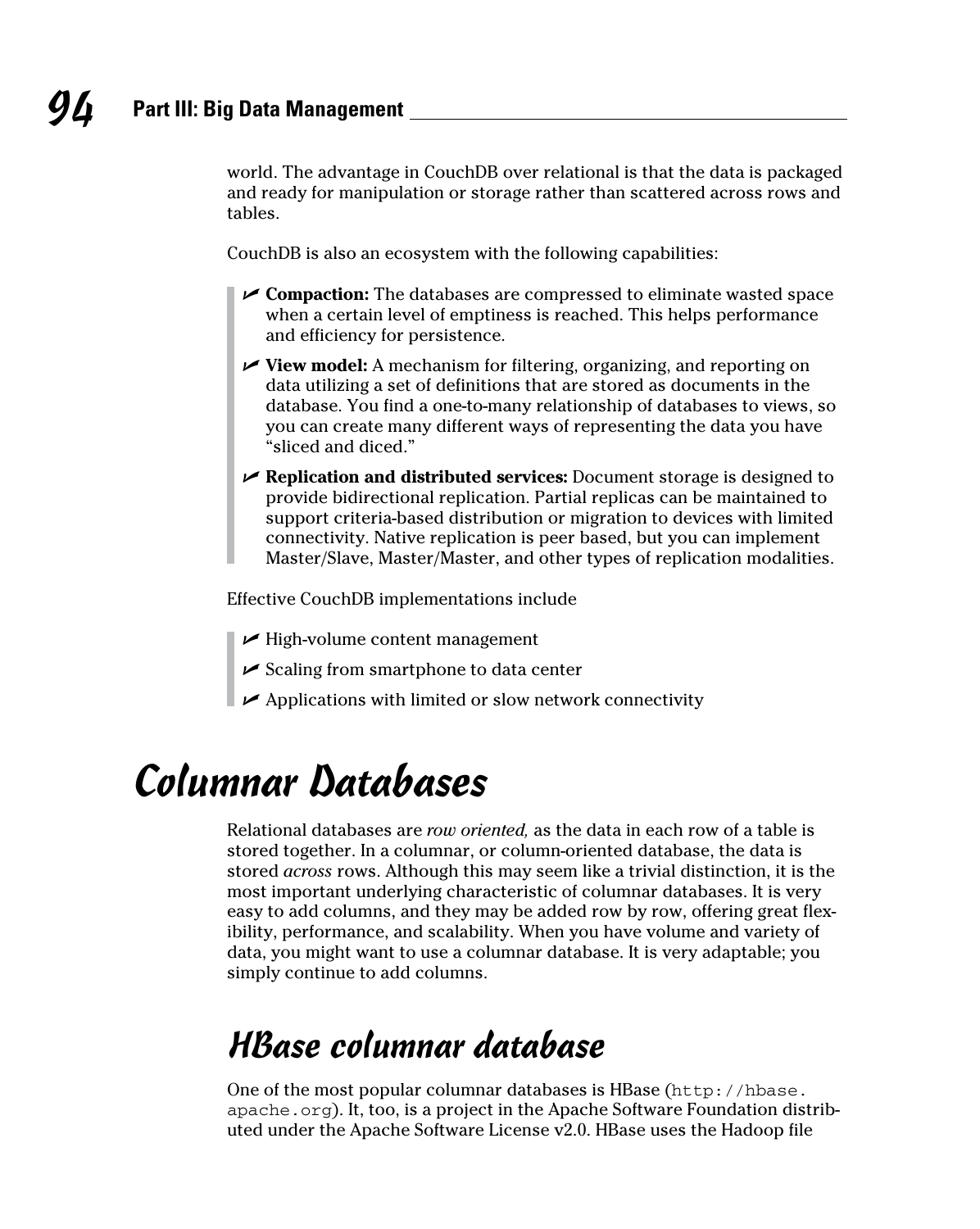system and MapReduce engine for its core data storage needs. For more on MapReduce, refer to Chapter 8; for more on Hadoop, check out Chapter 9.

The design of HBase is modeled on Google's BigTable (an efficient form of storing nonrelational data). Therefore, implementations of HBase are highly scalable, sparse, distributed, persistent multidimensional sorted maps. The map is indexed by a row key, column key, and a timestamp; each value in the map is an uninterpreted array of bytes. When your big data implementation requires random, real-time read/write data access, HBase is a very good solution. It is often used to store results for later analytical processing.

Important characteristics of HBase include the following:

- ✓ **Consistency:** Although not an "ACID" implementation, HBase offers strongly consistent reads and writes and is not based on an eventually consistent model. This means you can use it for high-speed requirements as long as you do not need the "extra features" offered by RDBMS like full transaction support or typed columns.
- ✓ **Sharding:** Because the data is distributed by the supporting file system, HBase offers transparent, automatic splitting and redistribution of its content.
- ✓ **High availability:** Through the implementation of region servers, HBase supports LAN and WAN failover and recovery. At the core, there is a master server responsible for monitoring the region servers and all metadata for the cluster.
- ✓ **Client API:** HBase offers programmatic access through a Java API.
- ✓ **Support for IT operations:** Implementers can expose performance and other metrics through a set of built-in web pages.

HBase implementations are best suited for

- $\blacktriangleright$  High-volume, incremental data gathering and processing
- $\blacktriangleright$  Real-time information exchange (for example, messaging)
- $\triangleright$  Frequently changing content serving

# Graph Databases

The fundamental structure for graph databases is called "node-relationship." This structure is most useful when you must deal with highly interconnected data. Nodes and relationships support *properties,* a key-value pair where the data is stored. These databases are navigated by following the relationships. This kind of storage and navigation is not possible in RDBMSs due to the rigid table structures and the inability to follow connections between the data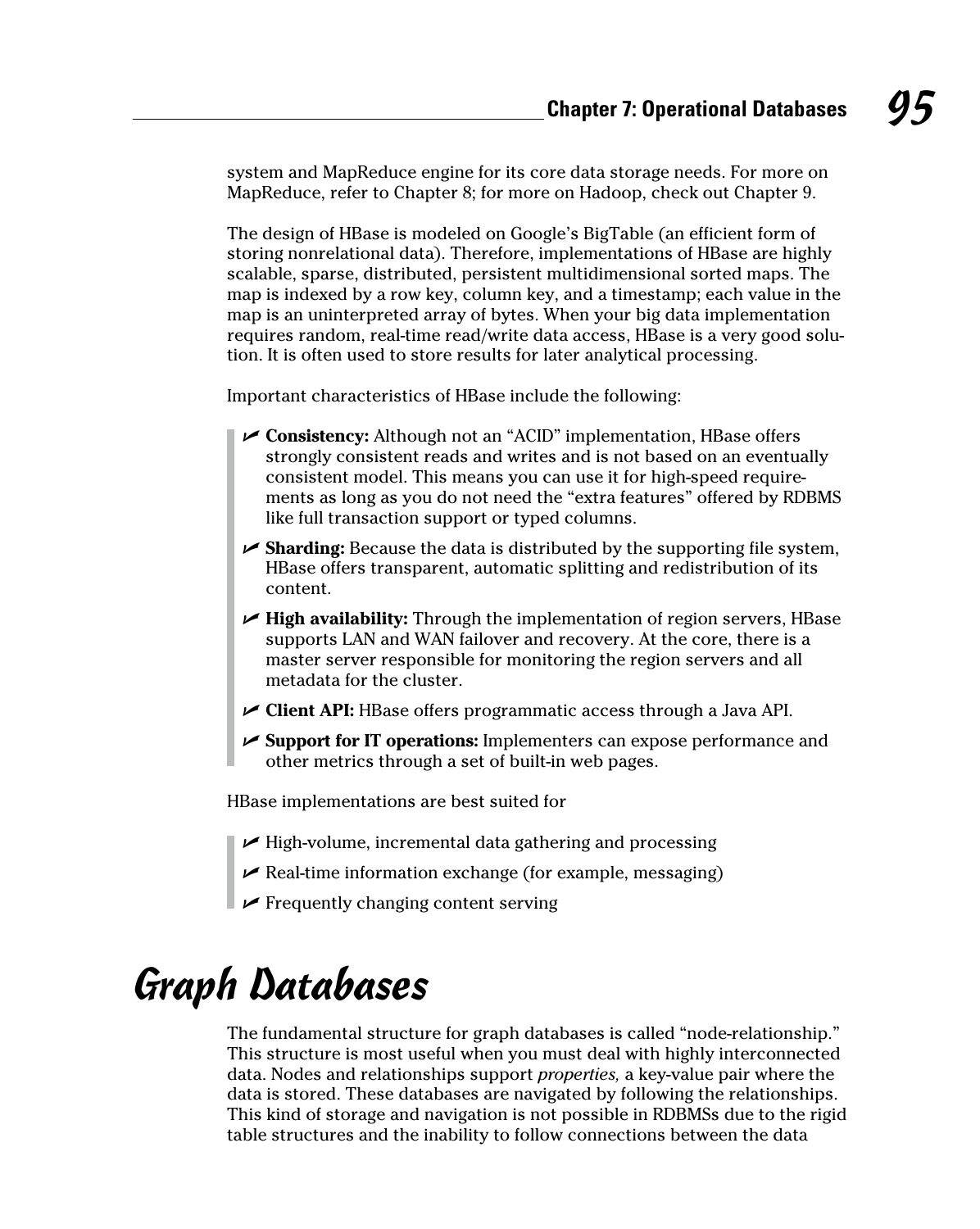wherever they might lead us. A graph database might be used to manage geographic data for oil exploration or to model and optimize a telecommunications provider's networks.

### Neo4J graph database

One of the most widely used graph databases is Neo4J ([www.neo4j.org](http://www.neo4j.org)). It is an open source project licensed under the GNU public license v3.0. A supported, commercial version is provided by Neo Technology under the GNU AGPL v3.0 and commercial licensing. Neo4J is an ACID transaction database offering high availability through clustering. It is a trustworthy and scalable database that is easy to model because of the node-relationship properties' fundamental structure and how naturally it maps to our own human relationships. It does not require a schema, nor does it require data typing, so it is inherently very flexible.

With this flexibility comes a few limitations. Nodes cannot reference themselves directly. For example, you (as a node) cannot also be *your own* father or mother (as relationships), but you can be *a* father or mother. There might be real world cases where self-reference is required. If so, a graph database is not the best solution since the rules about self-reference are strictly enforced. While the replication capability is very good, Neo4J can only replicate entire graphs, placing a limit on the overall size of the graph (approximately 34 billion of nodes and 34 billion relationships).

Important characteristics of Neo4J include the following:

- ✓ **Integration with other databases:** Neo4J supports transaction management with rollback to allow seamless interoperability with nongraphing data stores.
- ✓ **Synchronization services:** Neo4J supports event-driven behaviors via an event bus, periodic synchronization using itself, or an RDBMS as the master, and traditional batch synchronization.
- ✓ **Resiliency:** Neo4J supports cold (that is, when database is not running) and hot (when it is running) backups, as well as a high-availability clustering mode. Standard alerts are available for integration with existing operations management systems.
- ✓ **Query language:** Neo4J supports a declarative language called Cypher, designed specifically to query graphs and their components. Cypher commands are loosely based on SQL syntax and are targeted at ad hoc queries of the graph data.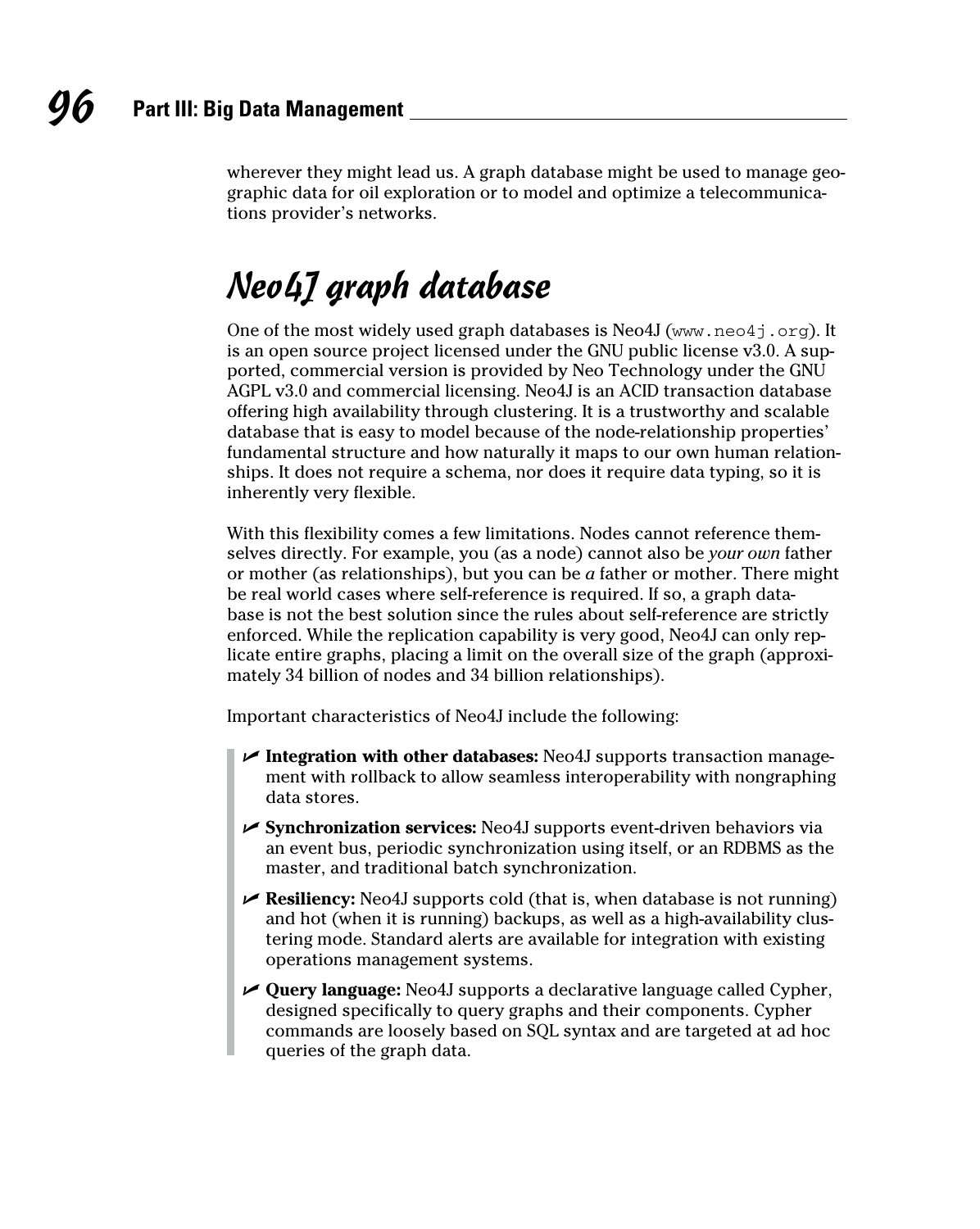Neo4J implementations are best suited for

- $\triangleright$  Social networking
- $\triangleright$  Classification of biological or medical domains
- $\triangleright$  Creating dynamic communities of practice or interest

# Spatial Databases

Whether you know it or not, you may interact with spatial data every day. If you use a smartphone or Global Positioning System (GPS) for directions to a particular place, or if you ask a search engine for the locations of seafood restaurants near a physical address or landmark, you are using applications relying on spatial data. Spatial data itself is standardized through the efforts of the Open Geospatial Consortium (OGC; [www.opengeospatial.org](http://www.opengeospatial.org/)), which establishes OpenGIS (Geographic Information System) and a number of other standards for spatial data.

This is important because spatial databases are implementations of the OGC standards, and your company might have specific needs met (or not met) by the standards. A spatial database becomes important when organizations begin to leverage several different dimensions of data to help make a decision. For example, a meteorologist doing research might want to store and evaluate data related to a hurricane, including temperature, wind speed, and humidity, and model those results in three dimensions.

In their simplest form, spatial databases store data about 2-dimensional, 2.5-dimensional, and 3-dimensional objects. You are probably familiar with 2D and 3D objects as we interact with them all the time. A 2D object has length and width. A 3D object adds depth to the length and width. A page from this book is a 2D object, while the entire book is a 3D object. What about 2.5D? 2.5D objects are a special type of spatial data. They are 2D objects with elevation as the extra "half" dimension. Most 2.5D spatial databases contain mapping information and are often referred to as Geographic Information Systems (GISs).

The atomic elements of spatial databases are lines, points, and polygons. They can be combined in any fashion to represent any object constrained by 2, 2.5, or 3 dimensions. Due to the special nature of spatial data objects, designers created indexing mechanisms (spatial indices) designed to support ad hoc queries and visual representations of the contents of the database. For example, a spatial index would answer the query "What is the distance between one point and another point?" or "Does a specific line intersect with a particular set of polygons?" If this seems like a huge problem, that's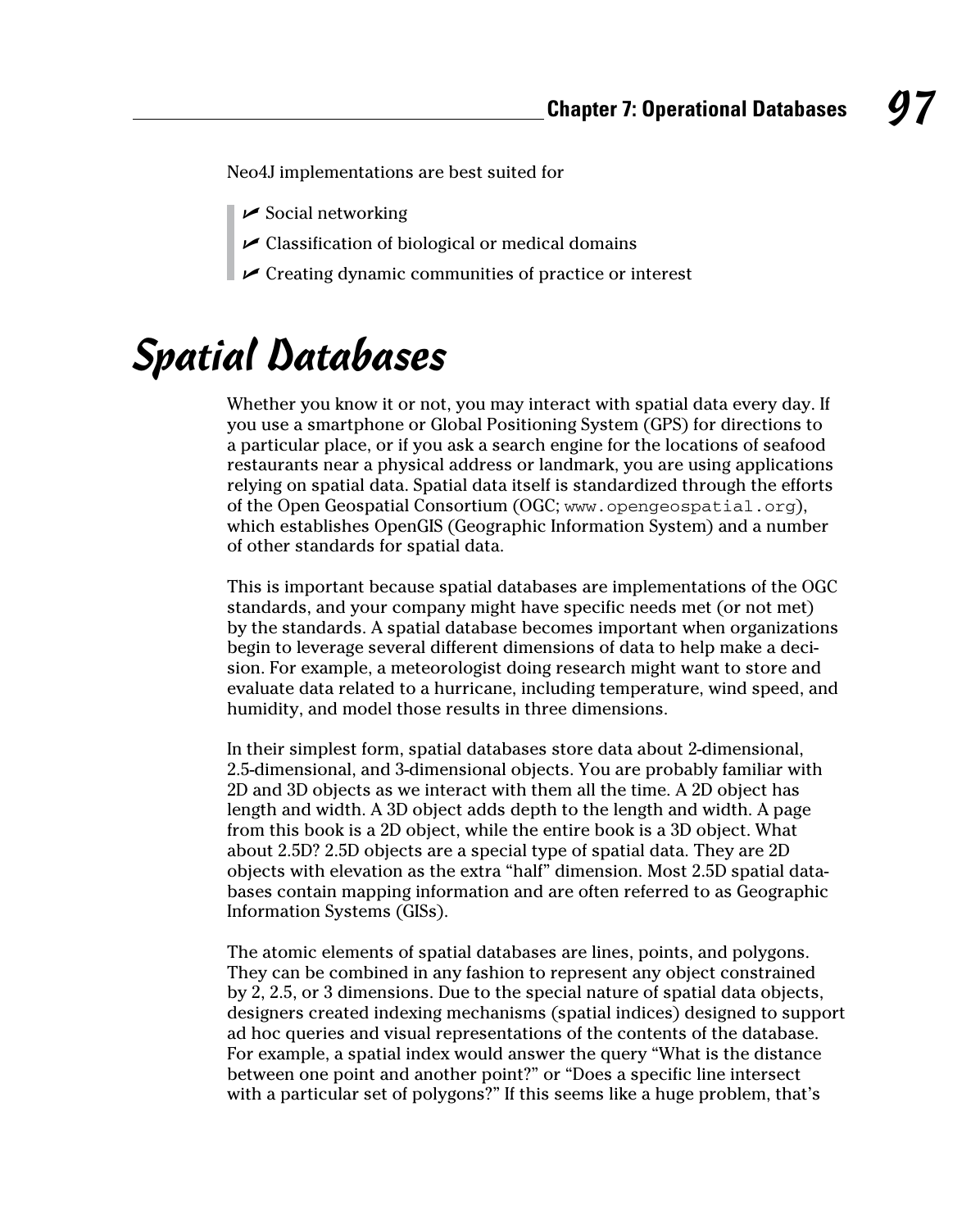because it is. Spatial data may well represent the biggest big data challenge of all.

#### PostGIS/OpenGEO Suite

PostGIS ([www.postgis.org](http://www.postgis.org)) is an open source project maintained by Refractions Research ([www.refractions.net](http://www.refractions.net)) and is licensed under the GNU General Public License (GPL). PostGIS is also supplied as part of the OpenGeo Suite community edition and is offered and supported by OpenGeo ([www.opengeo.org](http://www.opengeo.org)) under an enterprise license.

PostGIS is a little different than some of the other databases discussed in this chapter. It is a specialized, layered implementation running on the workhorse RDBMS PostgreSQL. This approach offers the best of both worlds. You get all the benefits of an SQL RDBMS (such as transactional integrity and ACID) and support for the specialized operations needed for spatial applications (reprojection, geodetic support, geometry conversion, and so on).

Although the database itself is very important, you will also require other pieces of technology to address spatial application requirements. Fortunately, PostGIS is part of an ecosystem of components designed to work together to address these needs. In addition to PostGIS, the OpenGEO Suite consists of the following:

- ✓ **GeoServer:** Implemented in Java, the GeoServer can publish spatial information from several of the major sources of spatial data on the web. It can integrate with Google Earth and also has an excellent webbased administrative front end.
- ✓ **OpenLayers:** A library for JavaScript that is useful for displaying maps and other representations of spatial data in a web browser. It can manipulate images from most of the mapping sources on the web, including Bing Maps, Google Maps, Yahoo! Maps, OpenStreetMap, and so on.
- ✓ **GeoExt:** Designed to make the map information from OpenLayers readily available to the web application developer. GeoExt widgets can be used to create editing, viewing, styling, and other interactive web experiences.
- ✓ **GeoWebCache:** After you have the data in a server and can display it in a browser, you need to find a way to make it fast. GeoWebCache is the accelerator. It caches chunks of image data (called tiles) and makes them available for rapid delivery to the display device.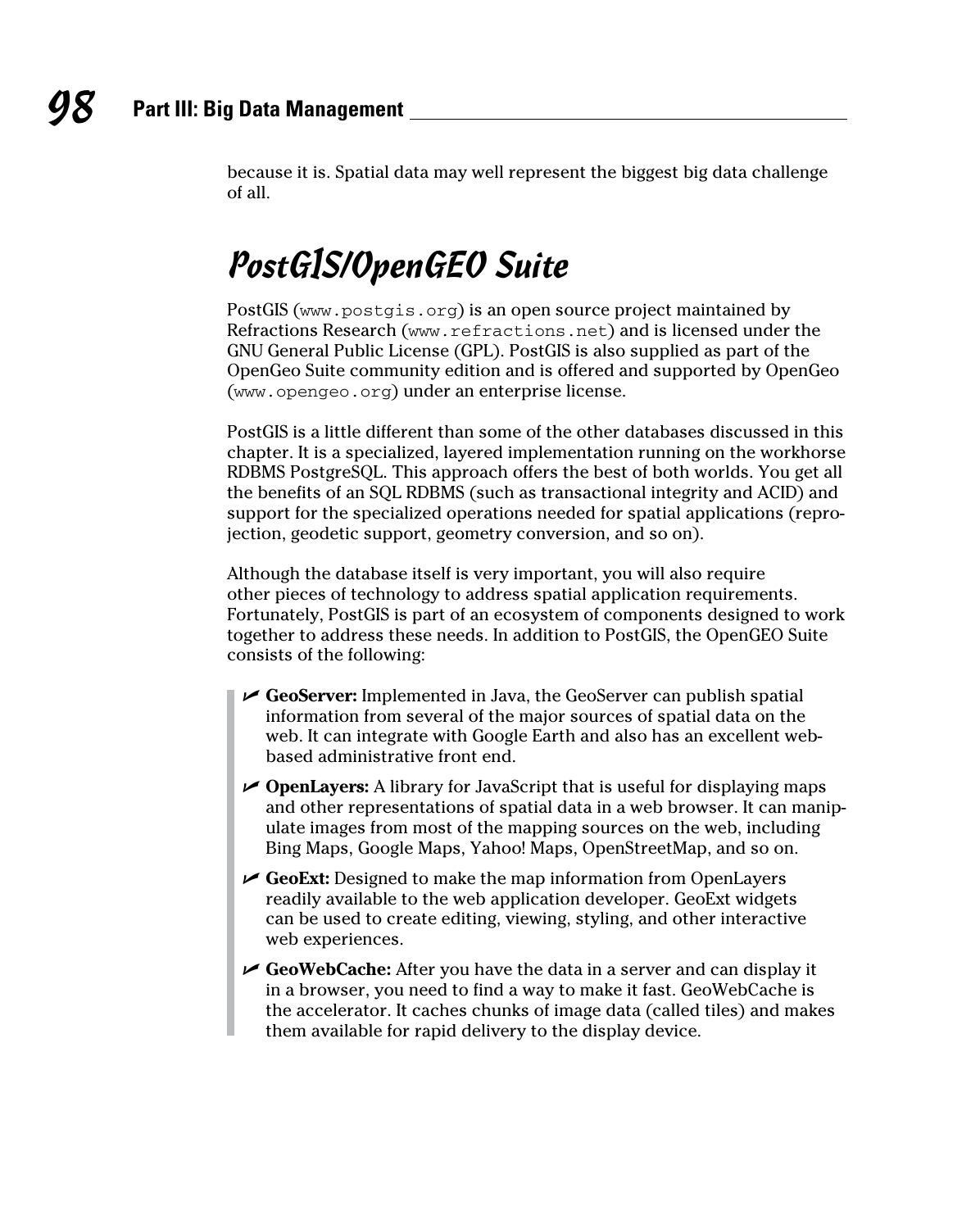While many of the uses of spatial data involve maps and locations, spatial data has many other contemporary and future applications, including

- $\triangleright$  Precise 3D modeling of the human body, buildings, the atmosphere, and so on
- $\triangleright$  Gathering and analysis of data from sensor networks
- $\blacktriangleright$  Integration with historical data to examine 3D space/objects over time

# Polyglot Persistence

The official definition of *polyglot* is "someone who speaks or writes several languages." The term is borrowed in this context and redefined as a set of applications that use several core database technologies, and this is the most likely outcome of your big data implementation planning. It is going to be difficult to choose one persistence style no matter how narrow your approach to big data might be. A polyglot persistence database is used when it is necessary to solve a complex problem by breaking that problem into segments and applying different database models. It is then necessary to aggregate the results into a hybrid data storage and analysis solution. A number of factors affect this decision:

- ✓ You are already using polyglot persistence in your existing workplace. If your enterprise or organization is large, you are probably using multiple RDBMSs, data warehouses, data marts, flat files, content management servers, and so on. This hybrid environment is common, and you need to understand it so that you can make the right decisions about integration, analytics, timeliness of data, data visibility, and so on. You need to understand all of that because you need to figure out how it is going to fit into your big data implementation.
- $\blacktriangleright$  The most ideal of environments, where you have only one persistence technology, is probably not suited to big data problem solving. At the very least, you will need to introduce another style of database and other supporting technologies for your new implementation.
- $\triangleright$  Depending on the variety and velocity of your big data gathering, you may need to consider different databases to support one implementation. You should also consider your requirements for transactional integrity. Do you need to support ACID compliance or will BASE compliance be sufficient?

As an example, suppose that you need to identify all the customers for your consumer hard goods product who have purchased in the last 12 months and have commented on social websites about their experience — AND whether